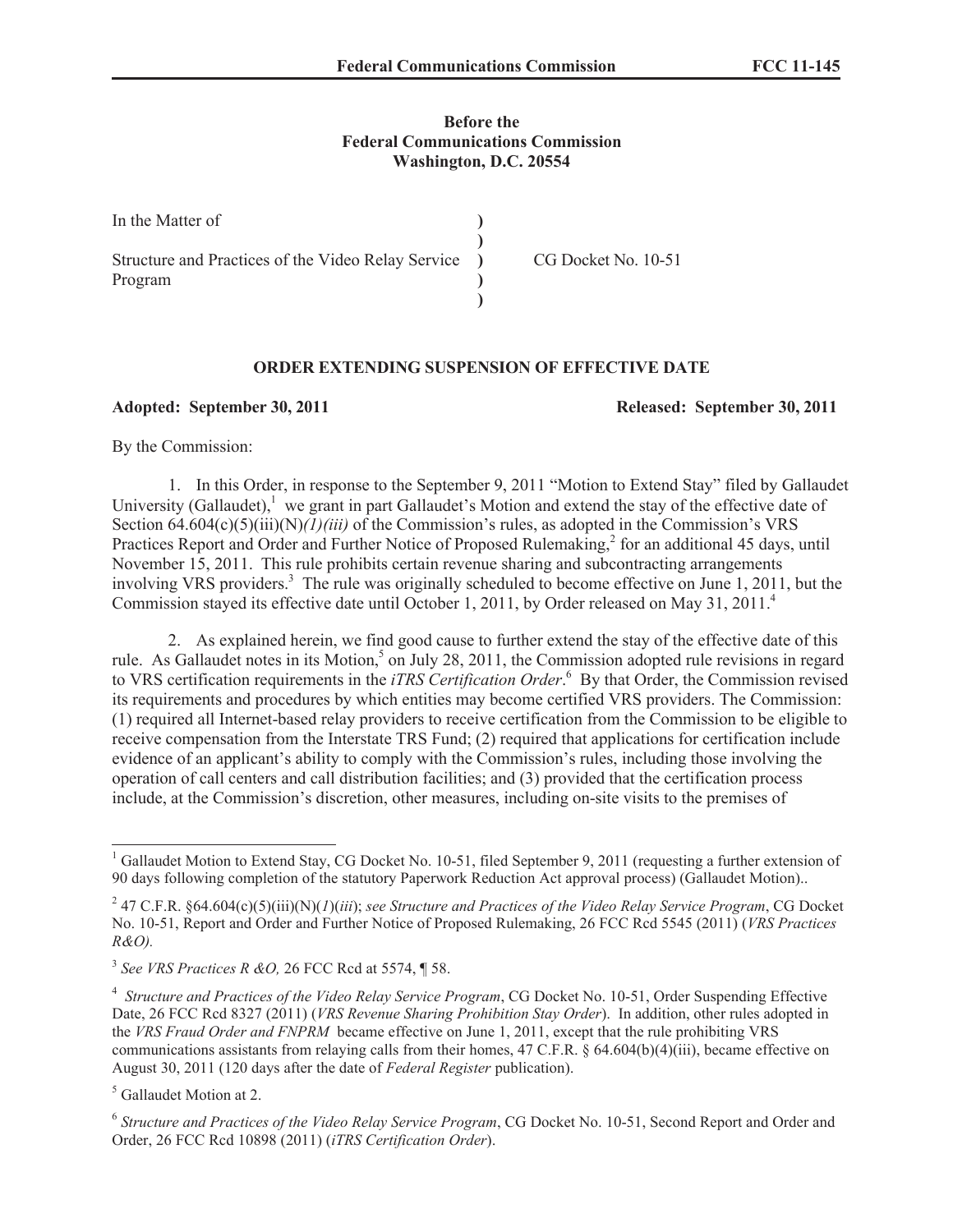applicants.<sup>7</sup> The rules adopted in the *iTRS Certification Order* became effective on September 6, 2011, except those containing information collections, which require approval by the Office of Management and Budget (OMB) under the Paperwork Reduction Act (PRA) in order to become effective. The Commission's request for such approval remains pending before OMB.

3. On September 6, 2011, Sorenson Communications, Inc. (Sorenson) filed with OMB Paperwork Reduction Act Comments regarding these revised certification rules.<sup>8</sup> Also on September 6, 2011, Sorenson filed a Petition for Reconsideration of two aspects of the *iTRS Certification Order*, <sup>9</sup> AT&T Services, Inc. (AT&T) also filed a Petition for Reconsideration,<sup>10</sup> and Sprint Nextel Corporation filed an Expedited Petition for Clarification.<sup>11</sup> As Gallaudet notes in its Motion,<sup>12</sup> the Commission cannot require the submission of and act upon applications for certification unless and until the information collection requirements adopted in the *iTRS Certification Order* become effective. It further notes that even if OMB acts immediately, insufficient time will remain for applicants to prepare their applications, much less have them processed and granted by the current October 1 effective date for the subject rule.<sup>13</sup> We agree, and conclude that there is good cause to extend the stay while the Commission considers the petitions for reconsideration and clarification,<sup>14</sup> and while our request for OMB approval of the information collection requirements adopted in the *iTRS Certification Order*, which would allow the new certification rules to become effective, remains pending.

4. As we explained in the *VRS Revenue Sharing Prohibition Stay Order*, applicants for VRS certification will be required to come into compliance with all Commission rules governing  $VRS$ <sup>15</sup> including Section 64.604(c)(5)(iii)(N)*(1)(iii).* When we extended the effectiveness of that rule until October 1, 2011, we did so with the expectation that the new certification process would be in effect sufficiently in advance of that date so that entities would have the opportunity to apply for certification prior to the expiration of the stay and have the opportunity to seek to transition to eligibility in a seamless manner, without any interruption in providing service.<sup>16</sup> In light of the continued pendency of the Commission's request for approval of the rules before OMB, by extending the stay, we will provide such entities the opportunity to apply for certification to become eligible for compensation from the TRS Fund in such a manner. This will avoid the situation in which providers not certified by the Commission will be forced to cease operations without having the opportunity to seek a seamless transition to certification. However, because of our desire to expedite the certification process, in furtherance of our overall objectives of avoiding waste, fraud and abuse in the VRS program through improved Commission oversight of VRS

<sup>10</sup> AT&T Services, Inc., Petition for Reconsideration of AT&T, CG Docket No. 10-51, filed September 6, 2011.

<sup>11</sup> Sprint Nextel Corporation, Expedited Petition for Clarification, CG Docket No. 10-51, filed September 6, 2011.

<sup>12</sup> Gallaudet Motion at 3.

<sup>13</sup> *Id.* at 3-4.

<sup>14</sup> By Public Notice, the Consumer & Governmental Affairs Bureau sought comment on the Sorenson and AT&T petitions for reconsideration. "Consumer & Governmental Affairs Bureau Notice of Petitions for Reconsideration of the Second Report and Order and Order in CG Docket No. 10-51," Public Notice, DA 11-1590 (September 22, 2011).

<sup>15</sup> *See* 47 C.F.R. § 64.604 *et. seq.*

<sup>16</sup> *VRS Revenue Sharing Prohibition Stay Order,* 26 FCC Rcd at 8328, ¶ 4; *see also iTRS Certification Order,* 26 FCC Rcd at 10923 (discussing application procedures for subcontracting iTRS providers not currently eligible to receive compensation directly from the Fund, but seeking a seamless transition to certified iTRS provider).

<sup>7</sup> *See iTRS Certification Order*, 26 FCC Rcd at 10902-23, ¶¶ 7-61.

<sup>&</sup>lt;sup>8</sup> Paperwork Reduction Act Comments of Sorenson Communications, Inc., CG Docket No. 10-51, filed September 6, 2011.

<sup>&</sup>lt;sup>9</sup> Sorenson Communications, Inc., Petition for Reconsideration of Two Aspects of the Certification Order, CG Docket No. 10-51, filed September 6, 2011.